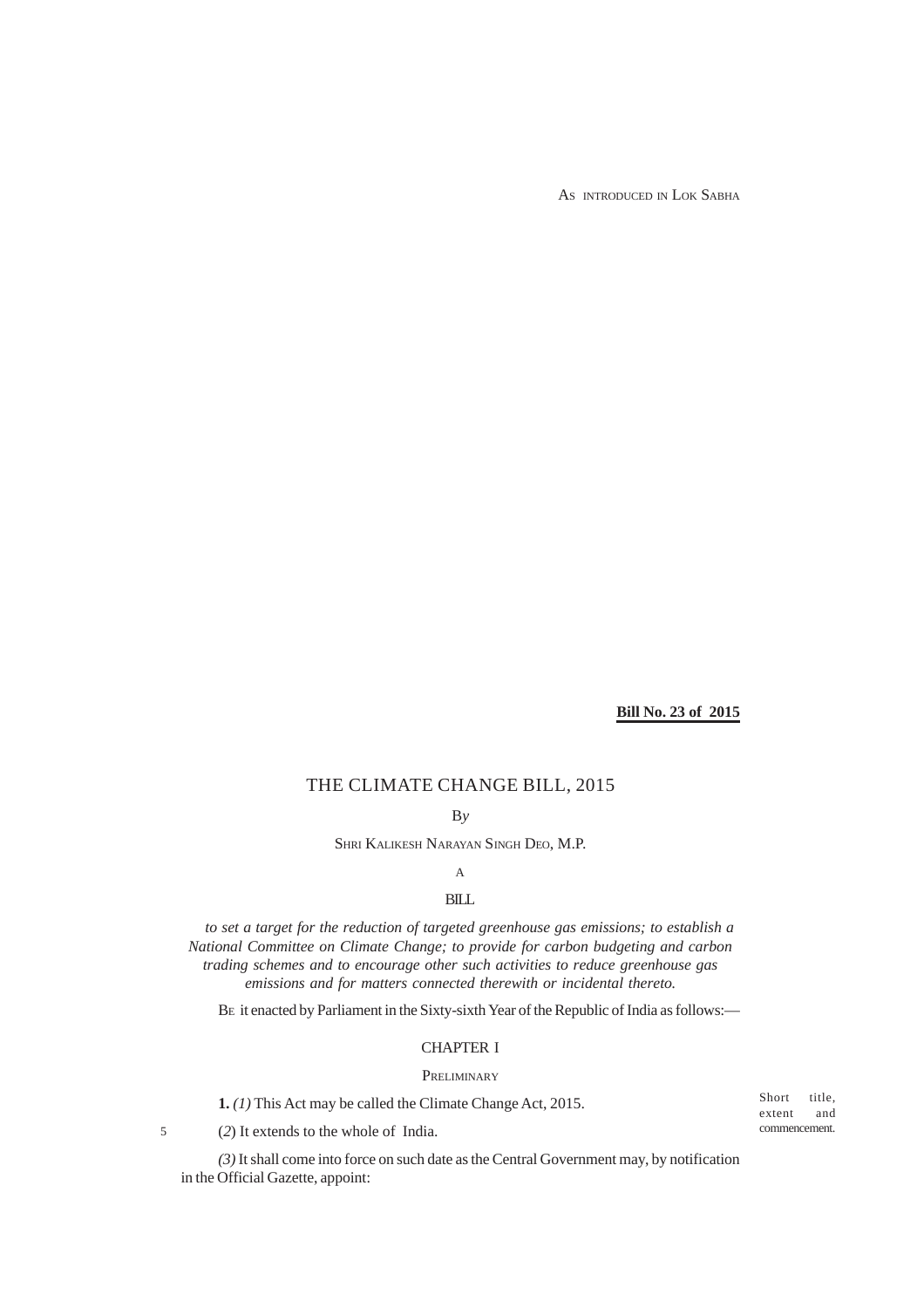**2.** In this Act, unless the context otherwise requires,—

Provided that different dates may be appointed for different provisions of this Act.

Definitions.

*(a)* "annual range for the net carbon account" means a cap on the net Carbon Account for that year set by the Central Government;

*(b)* "baseline" implies net emissions of carbon dioxide and other targeted greenhouse gases in India during a particular year against which the emission in other years is to be measured; 5

*(c)* "budgetary period" means a period of five years set by the Central Government for which a carbon budget applies;

*(d)* "carbon budget" means a cap set by the Central Government on the amount of net Carbon Account for a specific budgetary period; 10

(*e*) "carbon unit" means a unit specified by the Central Government for the purpose of measuring addition or reduction of any greenhouse gas in the atmosphere;

*(f)* "Energy Intensity Index of GDP" implies the quantity of energy used per unit of GDP;

15

*(g)* "National Committee" means the National Committee on Climate Change constituted under section 11;

*(h)* "net carbon account" means net emissions of targeted greenhouse gases for any particular budgetary period reduced by the amount of carbon units credited and increased by the amount of carbon units debited;

[Carbon Account = Net Emissions-carbon units credited + carbon units debited];

*(i)* "prescribed" means prescribed by rules made under this Act; and

*(j)* "targeted greenhouse gases" means carbon dioxide, methane, nitrous oxide, hydro fluorocarbons, per fluorocarbons, sulphur hexafluoride and includes any other gas as the Central Government may specify.

## CHAPTER II

#### CARBON TARGET SETTING

**3.** *(1)* The Central Government shall, within one year from the commencement of the Climate Change Act, 2015,—

*(a)* prescribe a target of Net Carbon Account for the year 2050 in accordance with international obligations, if any, agreed to by India; 30

*(b)* specify a baseline year for absolute reduction of carbon emission and the proportion of reduction of Carbon emission during each year following the baseline year; and

*(c)* create an Energy Intensity Index of GDP and set a target for the same.

*(2)* The Central Government may, by notification in the Official Gazette, change the targets laid down under sub-section (1) on the advice of the National Committee.

*(3)* Every notification issued under sub-section (2) shall be laid before each House of Parliament during the session immediately following the issue of notification.

### CHAPTER III

#### CARBON BUDGETING

Carbon budgets and budgetary periods.

Central Government to ensure Carbon target and its amendment.

> **4.** *(1)* It shall be the duty of the Central Government to prescribe Carbon budget for budgetary periods commencing from the budgetary period for the years from 2015-2020 and to ensure that the prescribed net carbon account for a budgetary period does not exceed cap fixed under the carbon budget for that budgetary period.

 $25$ 

35

40

45

20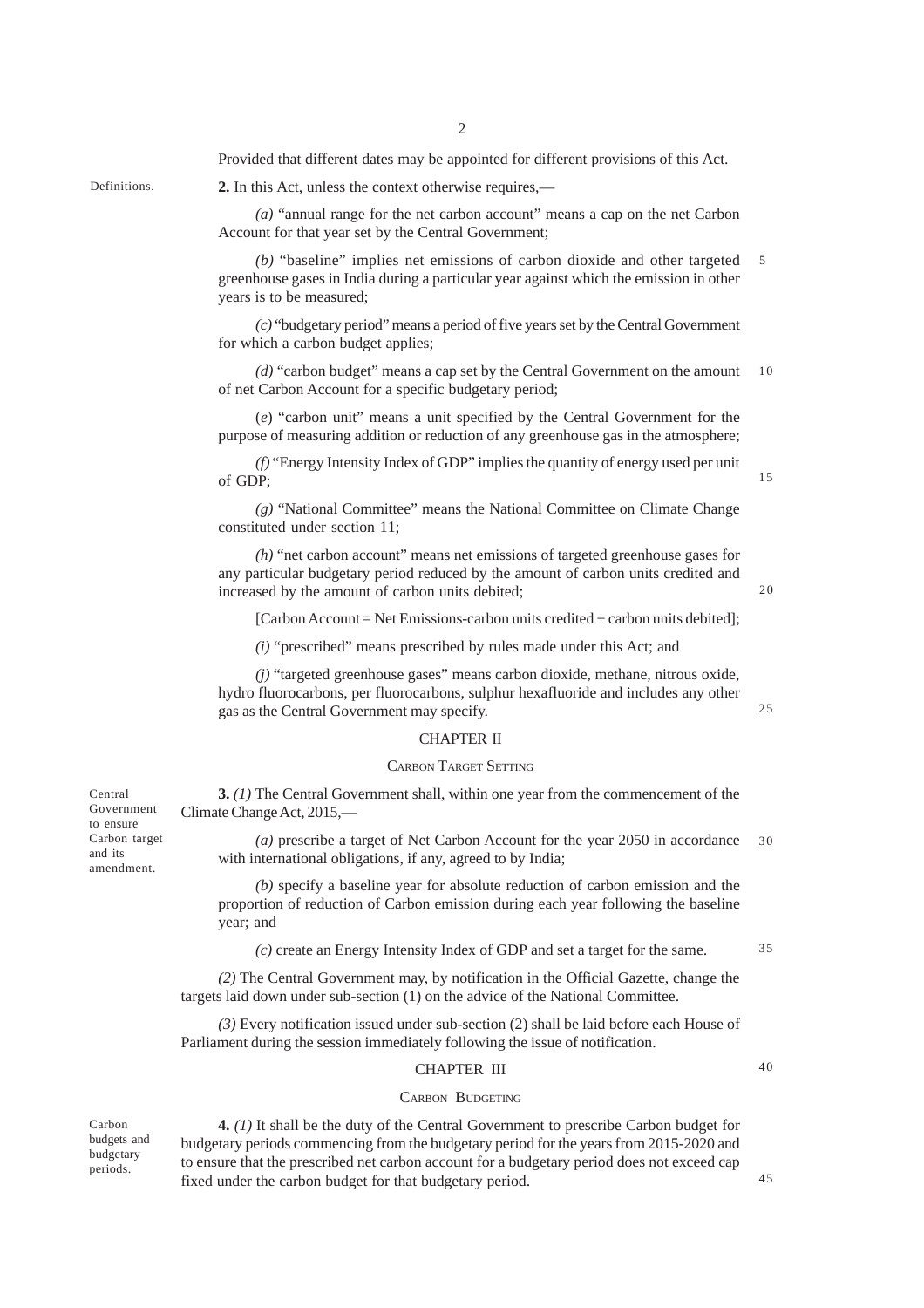*(2)* The carbon budget for each budgetary period shall be set with a view to achieving the target of Net Carbon Account for the year 2050 to be prescribed by the Central Government under sub-section (1) of section 3.

*(3)* The Central Government may carry over targets of carbon budget set to a budgetary period to the next budgetary period in consultation with the National Committee and such other agencies as may be prescribed. 5

**5.** While taking a decision on setting the target of carbon budget under section 4, the Central Government shall take the following into account:—

*(i)* scientific knowledge and technology relevant to climate change;

10

*(ii)* impact of the decision on the economy and the competitiveness of various sectors of the economy;

*(iii)* impact of the decision on fiscal scenario, in particular, on taxation, public spending and public borrowing;

*(iv)* social situation;

15

*(v)* likely impact of the decision on energy supplies and the carbon and energy intensity of the economy;

*(vi)* climate change issues at regional and international level; and

*(vii)* such other matters as the Central Government may consider necessary.

**6.** The Central Government shall, in consultation with the National Committee and 20 such other agencies as it may deem necessary, implement such proposals and policies as are necessary for meeting carbon budgets.

Central Government to implement proposals and policies for meeting carbon budgets.

Laying of Reports relating to Net Carbon Account and proposals and policies for meeting carbon budgets. Laying of annual monitoring statement.

**7.** The Central Government shall lay, at such intervals as it may deem necessary, before each House of Parliament:—

 $25$ 

*(i)* a Report setting out an annual range for the Net Carbon Account for each year within a budgetary period, as soon as the carbon budget has been set for that particular budgetary period; and

*(ii)* a Report setting out proposals and policies for meeting carbon budgets for the current and future periods.

**8.** The Central Government shall lay before each House of Parliament an annual monitoring statement giving the following details:— 30

> *(i)* amounts of emissions and removals and net amounts of each of the greenhouse gases and the overall aggregate; the methods used to calculate these amounts; and a comparative statistics with respect to previous years;

> *(ii)* details of the carbon units credited or debited from India's Carbon Account; and

35

*(iii)* Energy Intensity Index of GDP statistics of various sectors and States.

**9.** The Central Government shall make following provisions for the Net Carbon Account:—

(*i*) the circumstances under which carbon units are to be credited or debited to the Net Carbon Account; and

(*ii*) the manner in which such crediting or debiting is to be done.

Various aspects under carbon budgeting.

Net Carbon Account.

40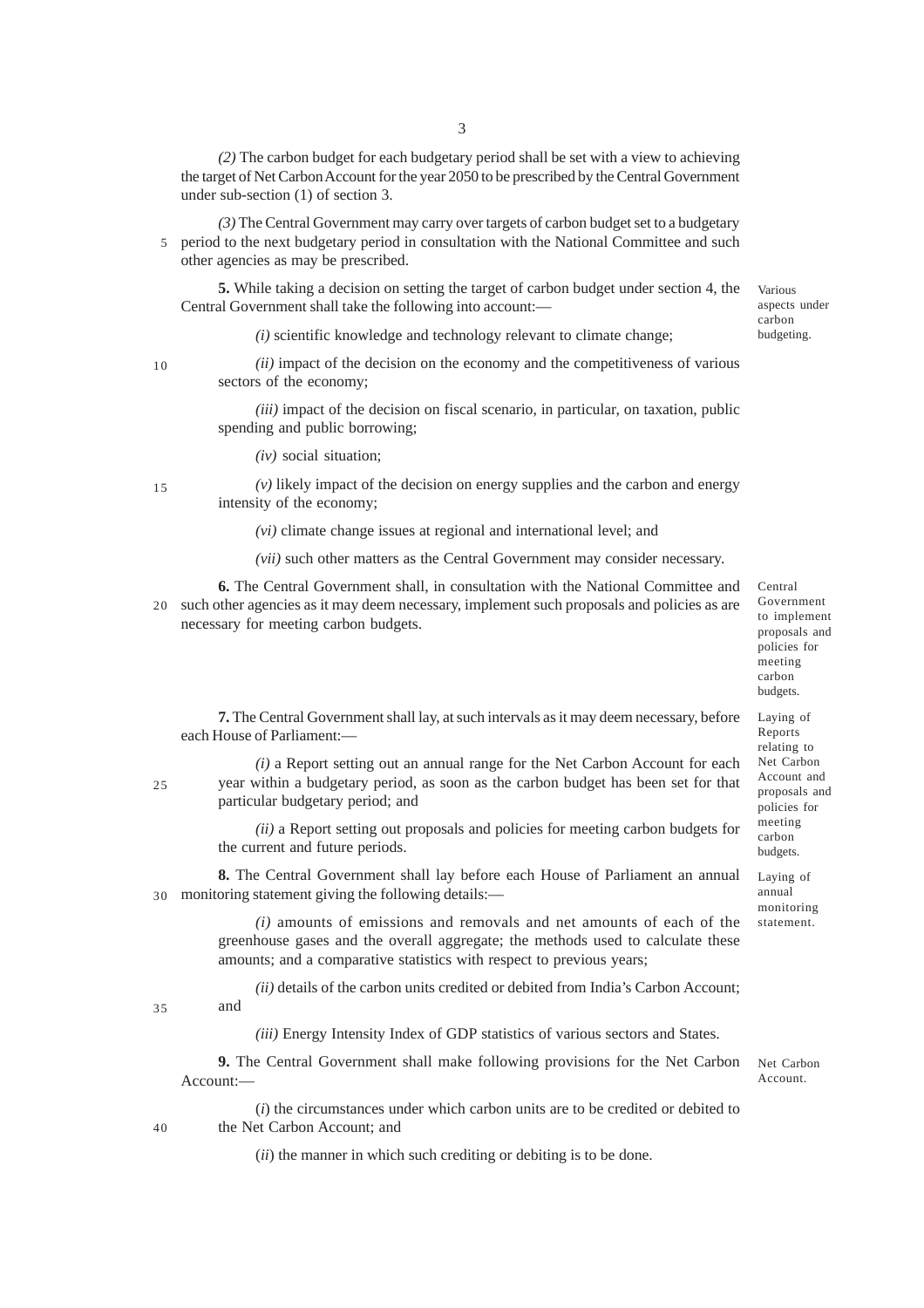4

Restrictions on carbon offsetting.

**10.** The Central Government shall ensure that the carbon units credited to the Net Carbon Account for a period are not used to offset other emissions within or outside the country.

#### CHAPTER IV

### NATIONAL COMMITTEE ON CLIMATE CHANGE

Constitution of a National Committee on Climate Change.

Composition of the National Committee.

**11. The Central Government shall, within three months of the coming into force of the Climate Change Act, 2015, constitute a Committee to be known as the National Committee on Climate Change for the purpose of advising the Government on all matters related to Climate Change including those referred to in or arising from the implementation of this Act.**

**12.** *(1)* **The National Committee shall consist of:—**

*(i)* **a Chairperson who shall be a person having special knowledge in the field of environment and climate change;**

*(ii)* one person representing the National Green Tribunal constituted under the National Green Tribunal Act, 2010 —Member;

*(iii)* **not less than two persons having judicial background to be nominated by the Central Government —Members;**

*(iv)* one person to be nominated by the Central Government representing the Union Ministry of Environment and Forests —Member;

*(v)* one person to be nominated by the Central Government representing the Bureau of Energy Efficiency —Member; and 20

*(vi)* **not less than two persons representing the non-Governmental Organizations working in the field of climate change, to be nominated by the Central Government in such manner as may be prescribed —Members.**

**(***2***) The Central Government may, if it considers necessary, appoint one or more persons having specialized knowledge and experience in the field of climate change as** *ad hoc* **members of the National Committee.**  $25$ 

**(***3***) The salary and allowances payable to, and other terms and conditions of service of the Chairperson and members of the National Committee shall be such as may be prescribed.**

**13.** The National Committee shall advise the Central Government on the following matters:— Advice to the Government. 30

> *(i)* modification to be made in the limit of carbon target/emission level specified in sub-section (1) of section 3;

*(ii)* integration, reconciliation and consolidation into the Climate Change Act, 2015 of such laws and policies as are related to protection of environment or climate change including the following, namely:— 35

*(a)* the Environment (Protection) Act, 1986;

(b) the Air (Prevention and Control of Pollution) Act, 1981;

*(c)* the Motor Vehicles Act, 1988;

*(d)* the Indian Forests Act, 1927;

*(e)* the Forest (Conservation) Act, 1980;

*(f)* the Energy Conservation Act, 2001; and

*(g)* the Climate Change Action Plan;

40

5

10

15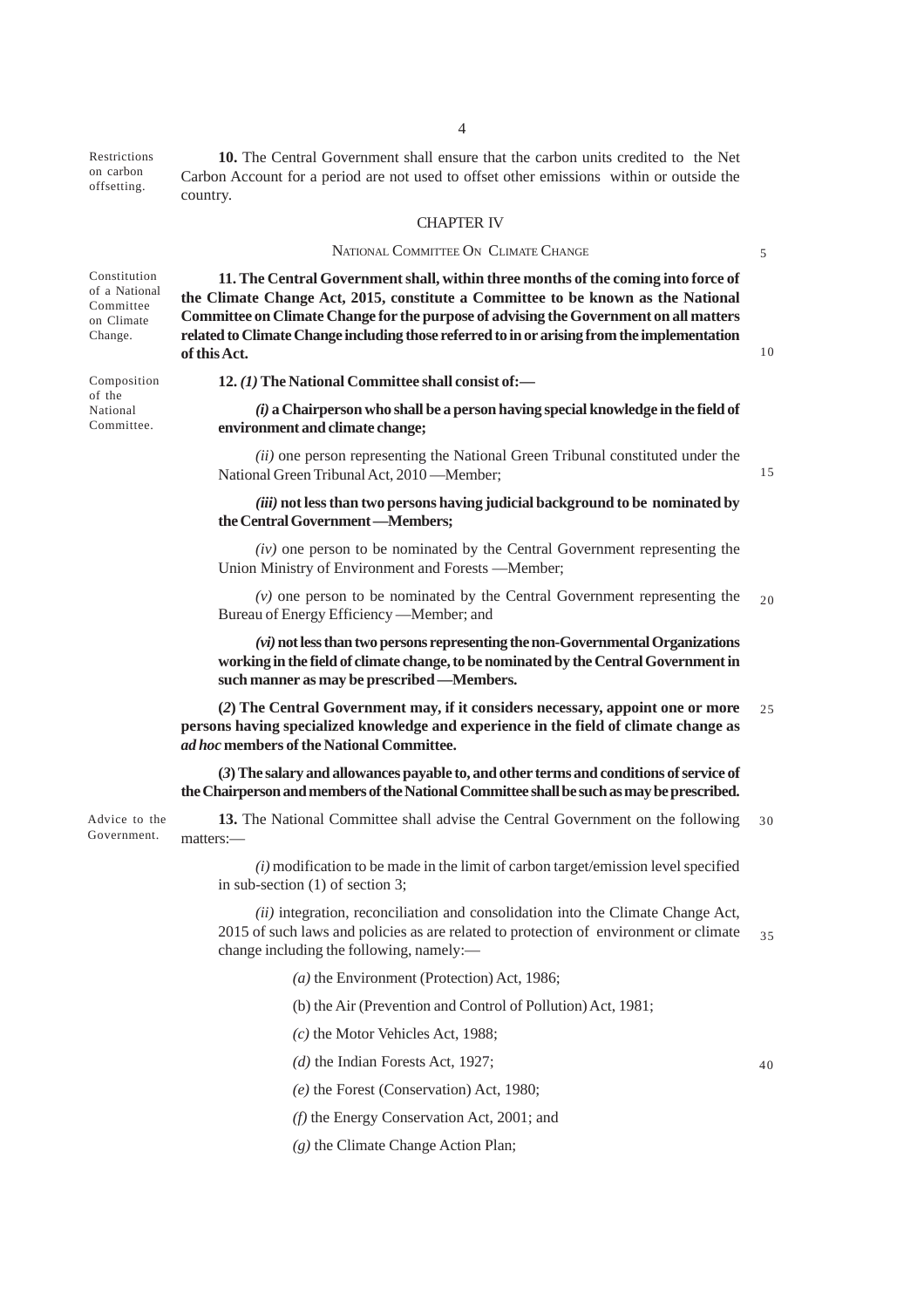(*iii*) the manner in which the emission of green house gases from different sectors such as industry, transport and power are to be tackled; and

(*iv*) increased and sustainable use of renewable energy and energy efficiency.

**14.** The National Committee shall, on a request made to it by any agency, authority or 5 institution, give its advice or provide information or analysis or any other details related to climate change or in connection with any functions mentioned under this Act to that agency, authority or institution.

**15.** *(1)* The National Committee shall prepare in such form and at such time, as may be prescribed, an annual report giving a true and full account of its activities during the previous 10 year and forward it to the Central Government, which shall cause the report to be laid before

each House of Parliament within one month of its receipt.

*(2)* Without prejudice to generality of the foregoing provision, the annual report referred to in sub-section (1) shall also contain:—

*(i)* progress that has been made towards meeting the carbon budgets;

15

*(ii)* manner in which the budget for a period was met;

*(iii)* the reasons due to which the budget for a period was not met;

*(iv)* further action that is needed to meet the budgets and targets; and

*(v)* whether budgets and targets for a period are likely to be met.

**16.** The Central Government shall, within three months of the receipt of the report from 20 the National Committee, lay before each House of Parliament, an action taken report on the annual report submitted by the National Committee. Action taken

#### CHAPTER V

#### CARBON TRADING SCHEME

**17. (***1***) The Central Government shall, as soon as may be after the coming into force of this Act, establish a Carbon Trading Authority for the purpose of formulating the Carbon** 25 **Trading Scheme.**

Establishment of a Carbon Trading Authority.

(*2*) The Authority shall cease to exist after the Carbon Trading Scheme under section 18 is formulated and approved by the Central Government.

*Explanation*.—In this section, "Carbon Trading Scheme" means a scheme that operates by— 30

> (*a*) limiting activities that consist of emission of greenhouse gas or that cause or contribute, directly or indirectly, to such emissions; or

> (*b*) encouraging activities that consist of, or that cause or contribute, directly or indirectly, to reductions in greenhouse gas emissions or the removal of greenhouse gas from the atmosphere.

35

**18.** (*1*) The Carbon Trading Authority shall, within one year from the date of its establishment, formulate a scheme to be known as the Carbon Trading Scheme.

(*2*) While formulating the Carbon Trading Scheme, the Authority may consult the National Committee or such other stakeholders as it may consider necessary.

40

(*3*) While formulating the Carbon Trading Scheme, the Carbon Trading Authority may take into account the following matters:—

(*a*) the application of the scheme on various sectors or institutions;

(*b*) the activities to which the scheme shall apply;

(*c*) the manner in which carbon credits shall be distributed to the participants;

Advice to other national bodies.

Annual Report.

reports.

Carbon Trading Scheme.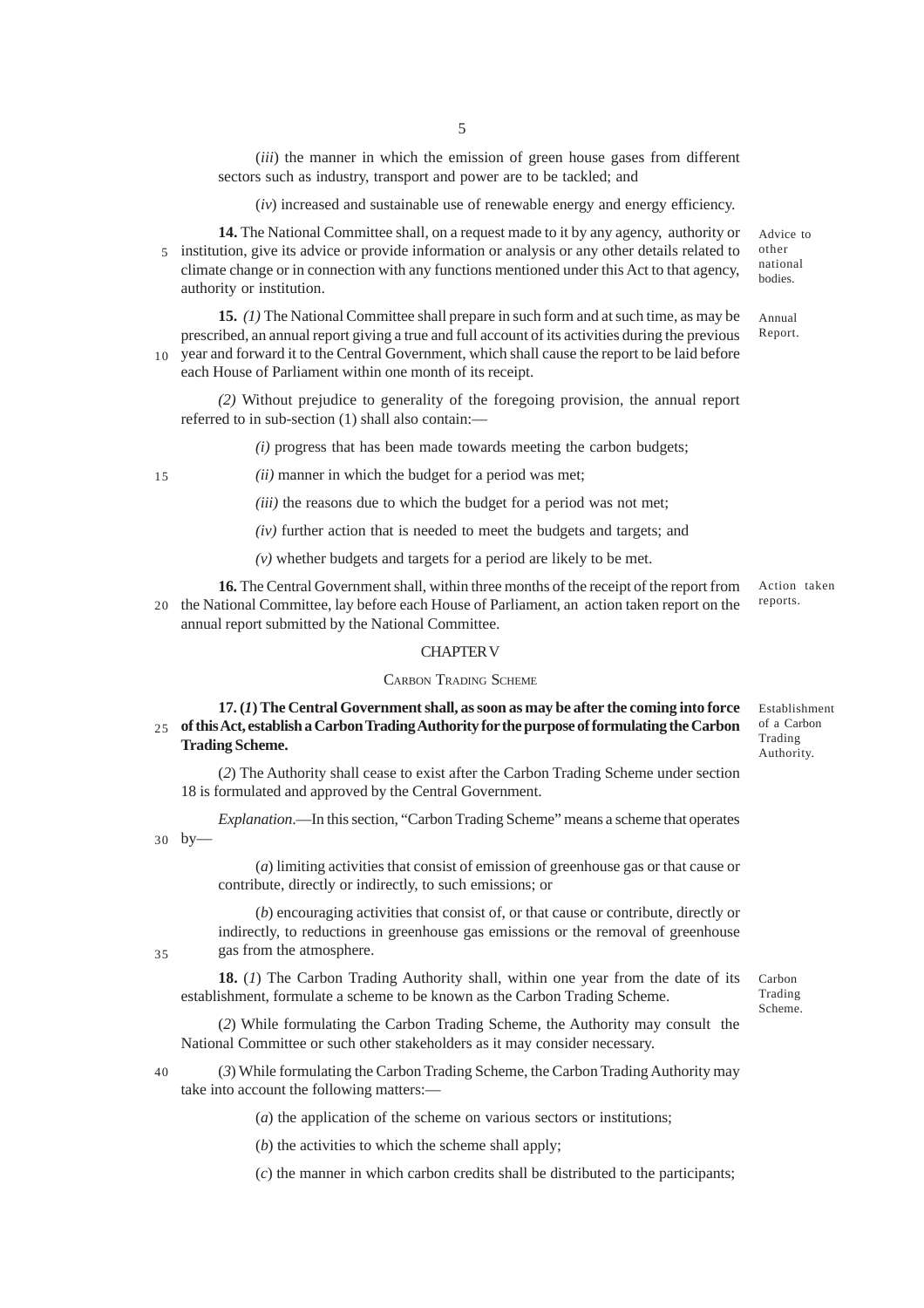(*d*) the rules governing the buying and selling of carbon credits;

(*e*) issue of carbon certificates to companies and other participants;

(*f*) the duration of the Carbon Trading Scheme;

(*g*) issues relating to definition of offences and suggested penalties; and

(*h*) the implementation of the scheme at the State level.

5

(*4*) Nothing contained in section 13 shall restrict the Carbon Trading Authority from taking into account the matters which it is required to take under this section.

### CHAPTER VI

### **MISCELLANEOUS**

Power to make rules.

**19.** (*1*) The Central Government may, by notification in the Official Gazette, make rules for carrying out the purposes of this Act. 10

(*2*) Every rule made under this Act shall be laid, as soon as may be after it is made, before each House of Parliament, while it is in session, for a total period of thirty days which may be comprised in one session or in two or more successive sessions, and if, before the expiry of the session immediately following the session or the successive sessions aforesaid, both Houses agree in making any modification in the rule or both the Houses agree that the rule should not be made, the rule shall thereafter have effect only in such modified form or be of no effect, as the case may be; so, however, that any such modification or annulment shall be without prejudice to the validity of anything previously done under that rule. 15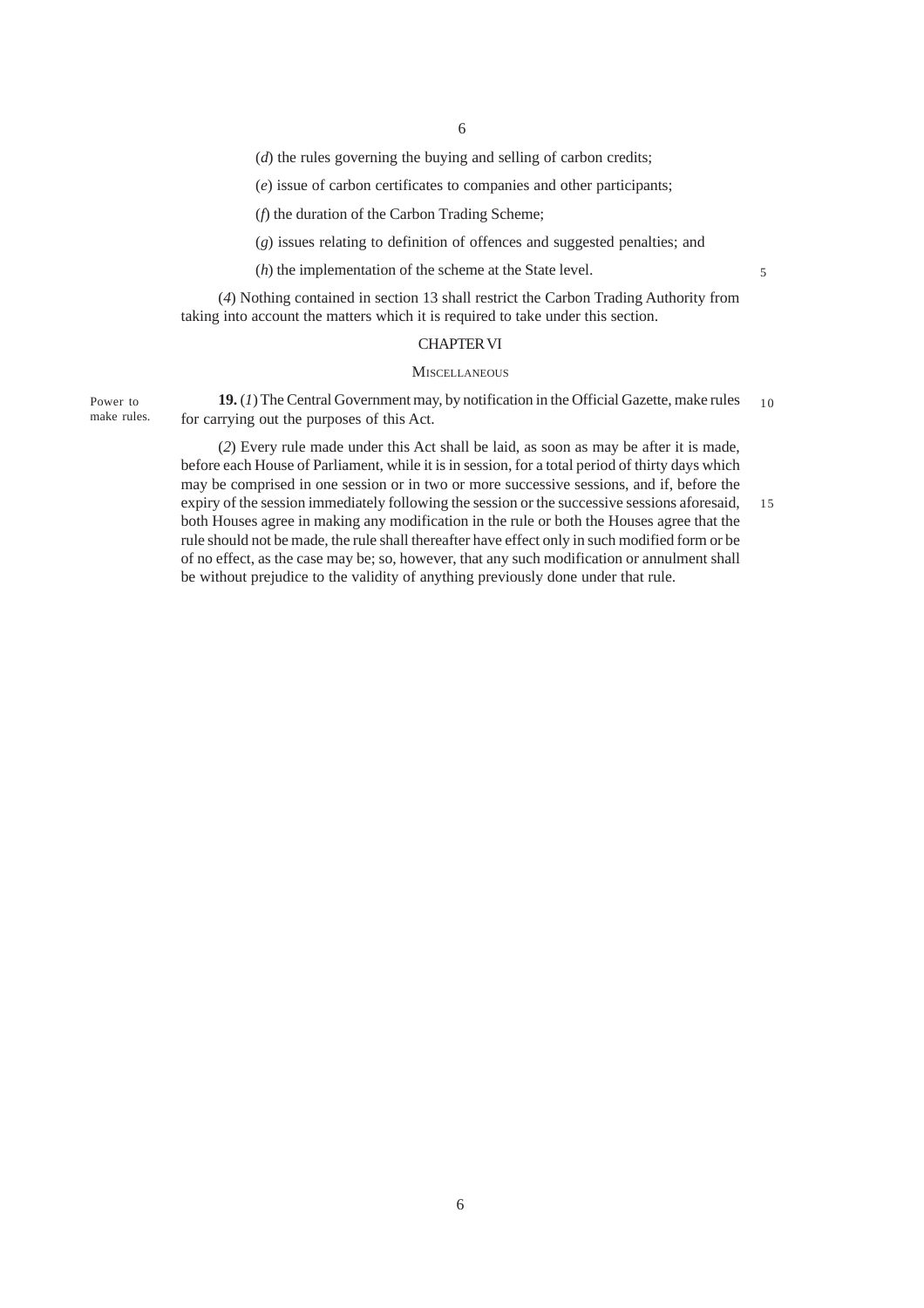### STATEMENT OF OBJECTS AND REASONS

India's rapid economic growth and its efforts for holistic development need should not be in conflict with an ecologically sustainable development. India is the fifth largest emitter of green house gases in the world quantity-wise, although, India's per capita emissions are still substantially below the world average per capita emissions. Hence, it is important for India to take a proactive step in order to mitigate the emissions and to improve energy efficiency.

India has been identified as a key player at the international climate change negotiations. Hence, taking higher caps on emissions domestically (though without any legally binding international agreement) would set India as an example for other countries, thereby, inducing the other countries to take similar steps for a better global environment.

Further, although there are multiple laws for mitigating emissions from various sectors, there is no comprehensive law which clearly defines the emission reduction targets, provides steps to be taken for reducing the emissions and sets a clear cut timeline. Even the National Action Plan on Climate Change does not suffice. Therefore, there is a need for establishment of a proper institutional framework for implementation and monitoring of various existing missions and to take up new challenges.

Climate change is not the concern of just the Ministry of Environment, Forests and Climate Change but of each and every Ministry. It is the duty of the Government to integrate and coordinate the efforts of the various Ministries and properly channelize them to attain the ultimate target of reducing Green House Gas emissions and to contribute India's part in fighting the global warming and other climate change phenomena. This Bill has been proposed to address the above mentioned issues.

NEW DELHI; KALIKESH NARAYAN SINGH DEO

*November* 27, 2014.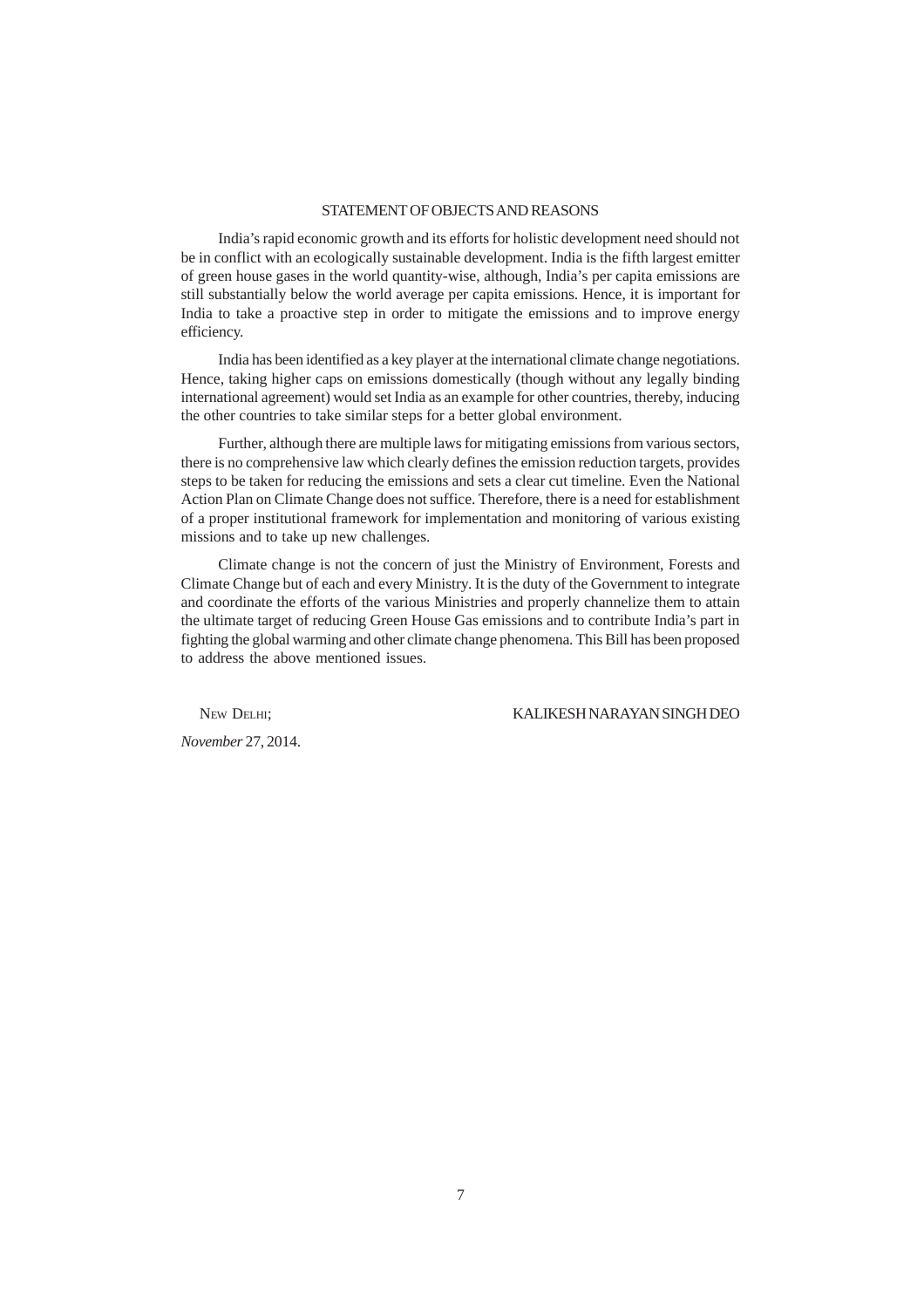## FINANCIAL MEMORANDUM

Clause 11 of the Bill provides that the Central Government shall constitute a National Committee on Climate Change for the purpose of advising the Government on matters related to climate change. Clause 12 provides for appointment of Chairperson and members of the Committee and also salaries and allowances payable to them. Clause 17 provides for the establishment of a Carbon Trading Authority for the purpose of formulating the Carbon Trading Scheme. At this stage, it is not possible to give the exact amount to be incurred on this account. However, the expenditure, whether recurring or non-recurring, will be met out of the Consolidated Fund of India. It is expected that a recurring expenditure of about rupees one thousand crore will be involved annually.

A non-recurring expenditure of about rupees five hundred crore is also likely to be involved.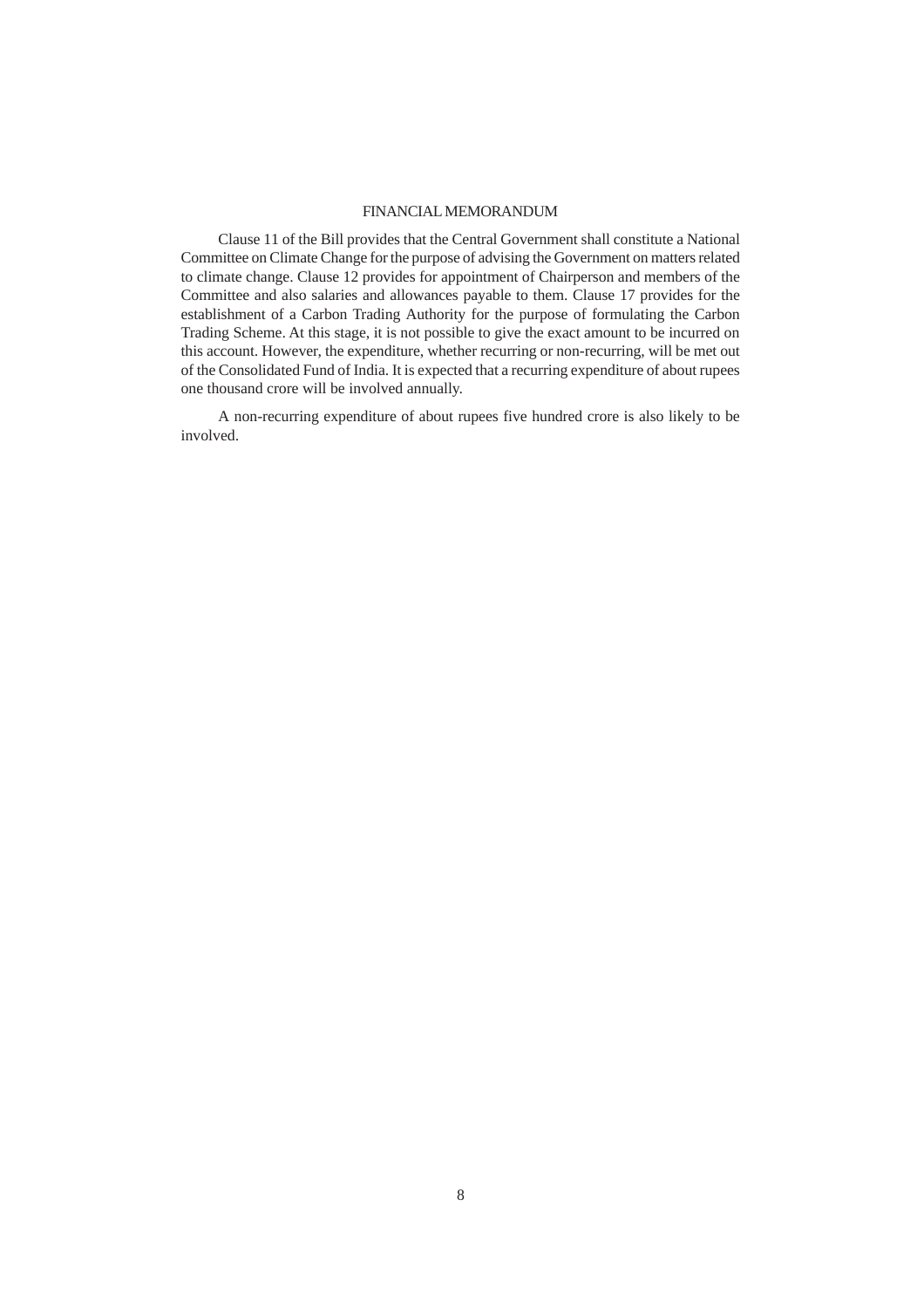# MEMORANDUM REGARDING DELEGATED LEGISLATION

Clause 19 of the Bill empowers the Central Government to make rules for carrying out the purposes of the Bill. As the rules will relate to matters of detail only, the delegation of legislative power is of a normal character.